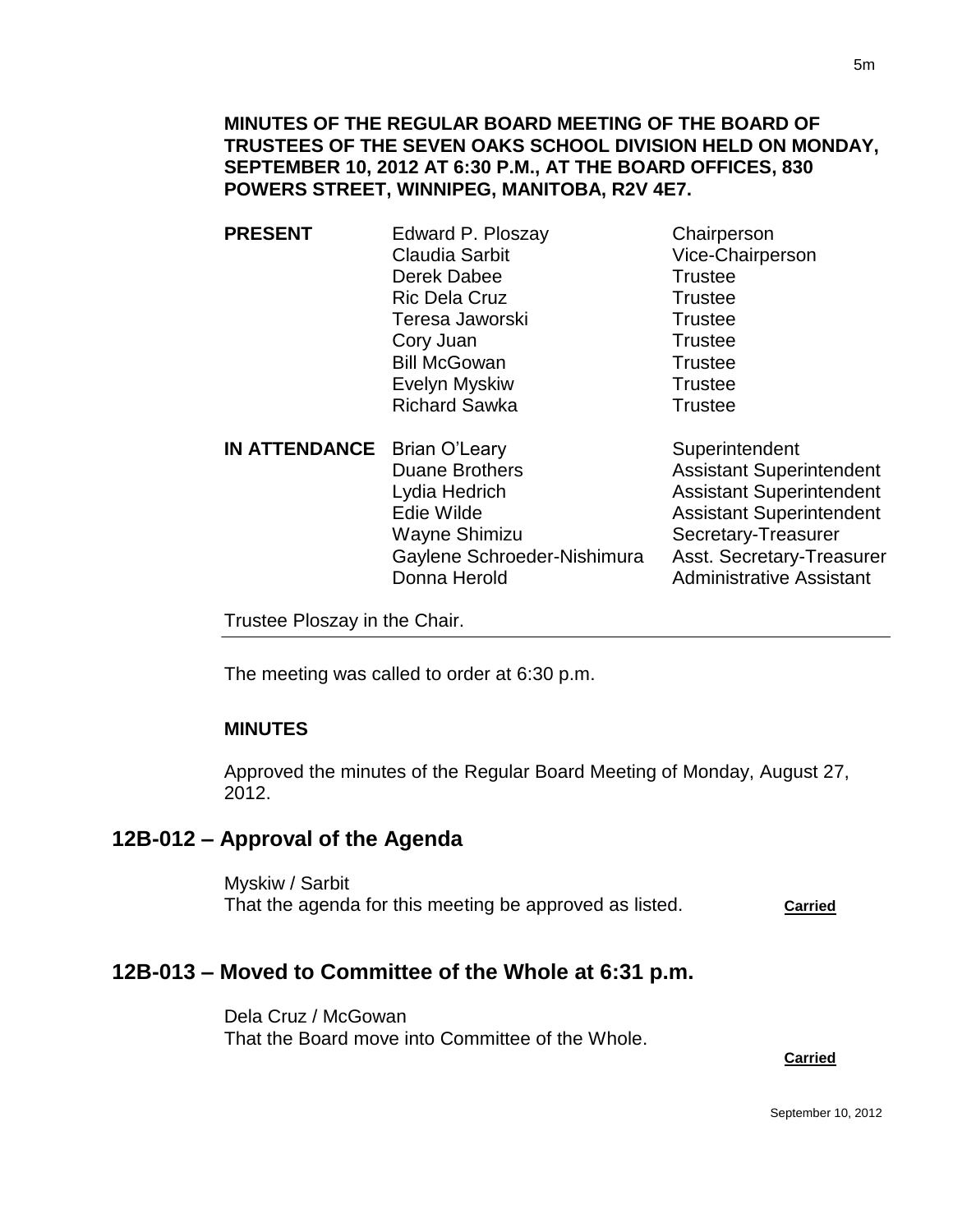Trustee Sarbit in the Chair.

#### **OFFICERS' REPORT**

**Trustee Sawka reported on developments arising from collective bargaining.** 

#### **SUPERINTENDENTS' PERSONNEL REPORT**

### **12B-014 – Superintendents' Personnel Report**

Dela Cruz / Jaworski That the Superintendents' Personnel Report be ratified. **Carried**

#### TEACHER APPOINTMENTS

Appointed Darlene Searcy to a full-time (1.00) Teacher-General (Permanent) effective September 4, 2012.

Appointed the following to Limited Teacher-General (Term) contracts effective September 4, 2012 to June 28, 2013:

Brytani Ivison (1.00) Ida Hawrylyshen (.50)

Appointed Steven Collier to a full-time (1.00) Limited Teacher-General (Term) effective September 4, 2012 (indefinite).

#### TEACHER LEAVES OF ABSENCES

Granted the following leaves of absence, without pay, effective September 4, 2012 to June 28, 2013:

Allison Arnason (.23) Jennifer McGowan (1.00)

#### EDUCATIONAL ASSISTANT MATERNITY AND PARENTAL LEAVE OF **ABSENCE**

Granted Jennifer Lamirande maternity and parental leave effective October 15, 2012 to October 13, 2013.

#### EDUCATIONAL ASSISTANT RESIGNATIONS

Received notice of intent to resign effective June 29, 2012 from:

Heather Conger-Smith **Jonathan Ellison** Dale Fawcett

September 10, 2012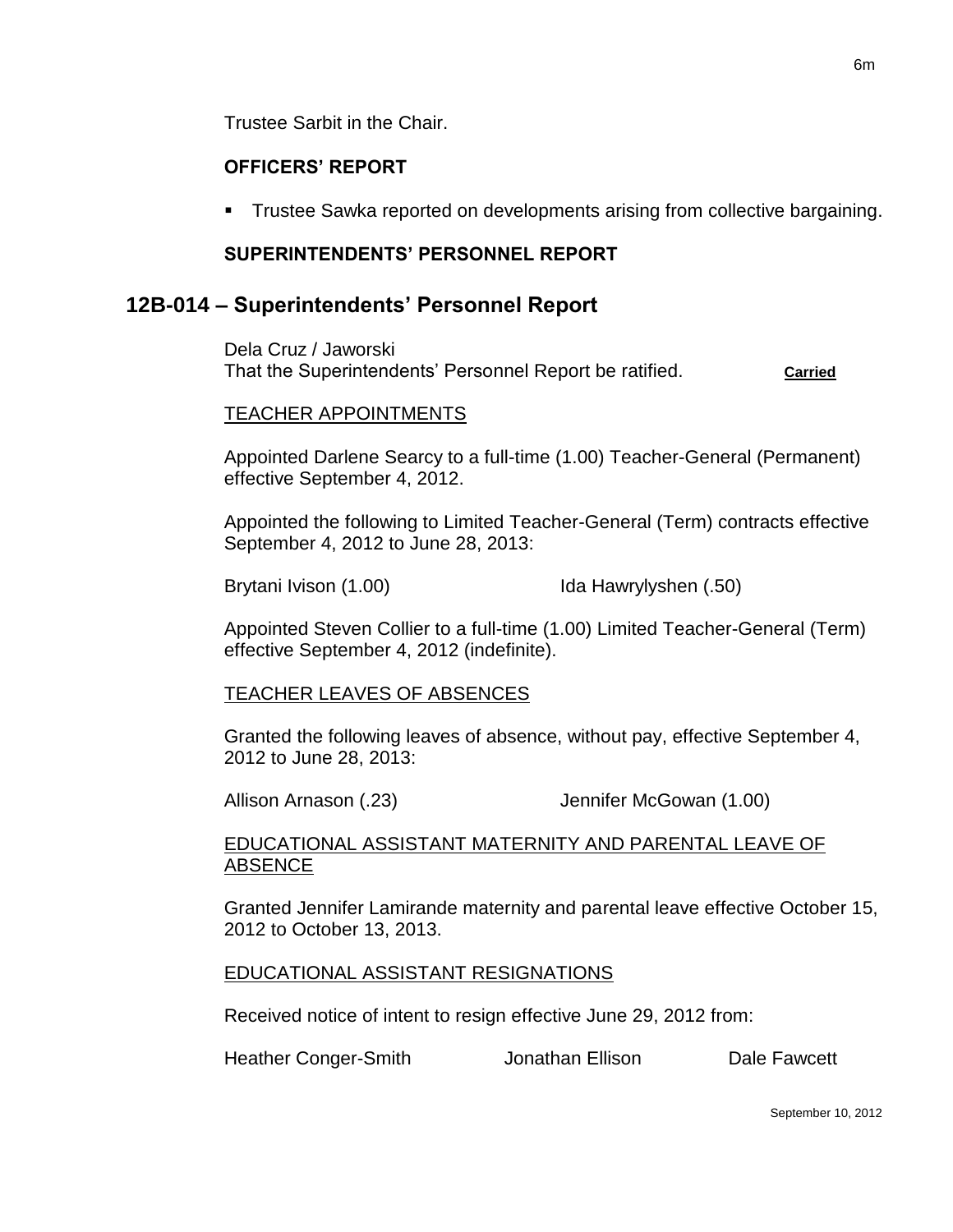### **SUPERINTENDENTS' PERSONNEL REPORT**

### CARPENTER/MASONRY RESIGNATION

Received notice of intent to resign from Hasan Dzinic effective September 5, 2012.

### INSTRUCTOR RESIGNATION

Received notice of intent to resign from Kevin Boon effective June 30, 2012.

### STUDENT PARENT SUPPORT WORKER APPOINTMENTS

Appointed the following to full-time (1.00) Student Parent Support Worker positions:

Lawrence Angeconeb, effective July 30, 2012 Tyler Blashko, effective July 30, 2012 Jamie Michaels, effective August 20, 2012

## STUDENT PARENT SUPPORT WORKER RESIGNATION

Received notice of intent to resign from Alex Myers effective August 21, 2012.

### NEIGHBORHOOD IMMIGRANT SETTLEMENT WORKER RESIGNATION

Received notice of intent to resign from Ximena Altamirano Gamas effective July 31, 2012.

### SUPERINTENDENTS' PERSONNEL REPORT MOTION

Rescinded Superintendents' Personnel Report Motion #11-121 – granting Mia Guenther a part-time (.50) leave of absence, without pay, effective the 2012- 2013 school year.

## **SUPERINTENDENTS' REPORT**

The following matters were received as information:

- Instructional Staff 2007 to 2012.
- 2012-2013 Board Retreat.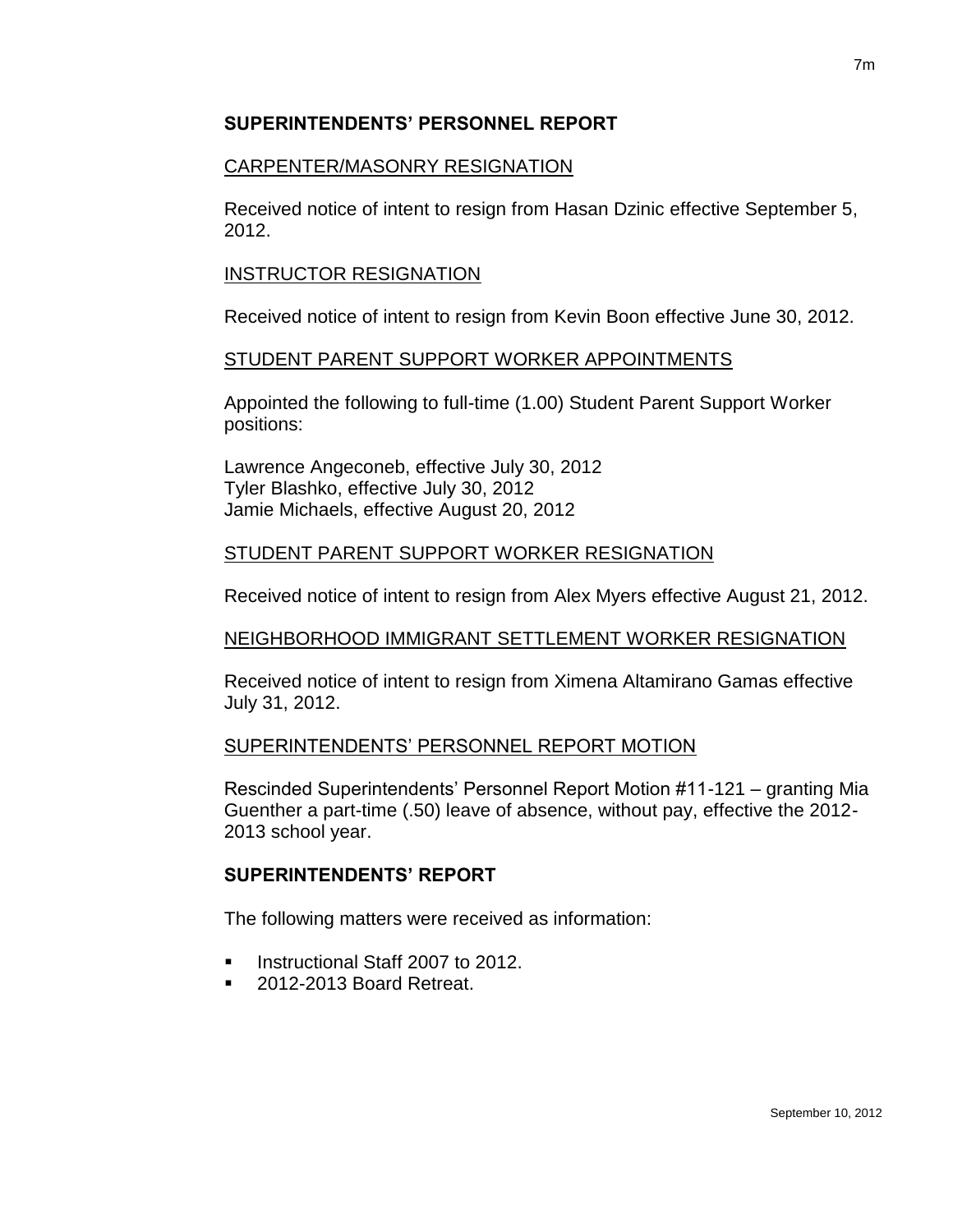## **12B-015 – 2012-2013 Board Retreat**

Juan / Dabee

That the 2012-2013 Board Retreat be held at the Elkhorn Resort and Conference Centre. **Carried**

#### **SUPERINTENDENTS' REPORT**

The following matters were received as information:

**Trustee Indemnities.** 

### **SPECIAL ORDERS (TIMED ITEMS)**

**7:06 p.m. Audit Planning Report to the Board** Austin Abas and Alvin Catamisan, KPMG.

## **12B-016 – 2012-2013 Board Calendar**

McGowan / Dela Cruz That the following changes be made to the 2012-2013 Board Calendar:

- Change September 24, 2012 Informal Board Meeting to a Regular Board Meeting
- Delete October 1, 2012 Regular Board Meeting
- Add October 15, 2012 Informal Board Meeting **Carried**

## **12B-017 – By-Law No. 4-2012**

Myskiw / Sawka

That By-Law No. 4-2012 for the purpose of borrowing the sum of \$1,214,400.00 for the purpose of Portable Classrooms 2011 at Belmont, Leila North, A.E. Wright and O.V. Jewitt schools be given second reading. **Carried** 

## **12B-018 – By-Law No. 4-2012**

Jaworski / Juan

That By-Law No. 4-2012 for the purpose of borrowing the sum of \$1,214,400.00 for the purpose of Portable Classrooms 2011 at Belmont, Leila North, A.E. Wright and O.V. Jewitt schools be given third and final reading, be signed and sealed. **Carried**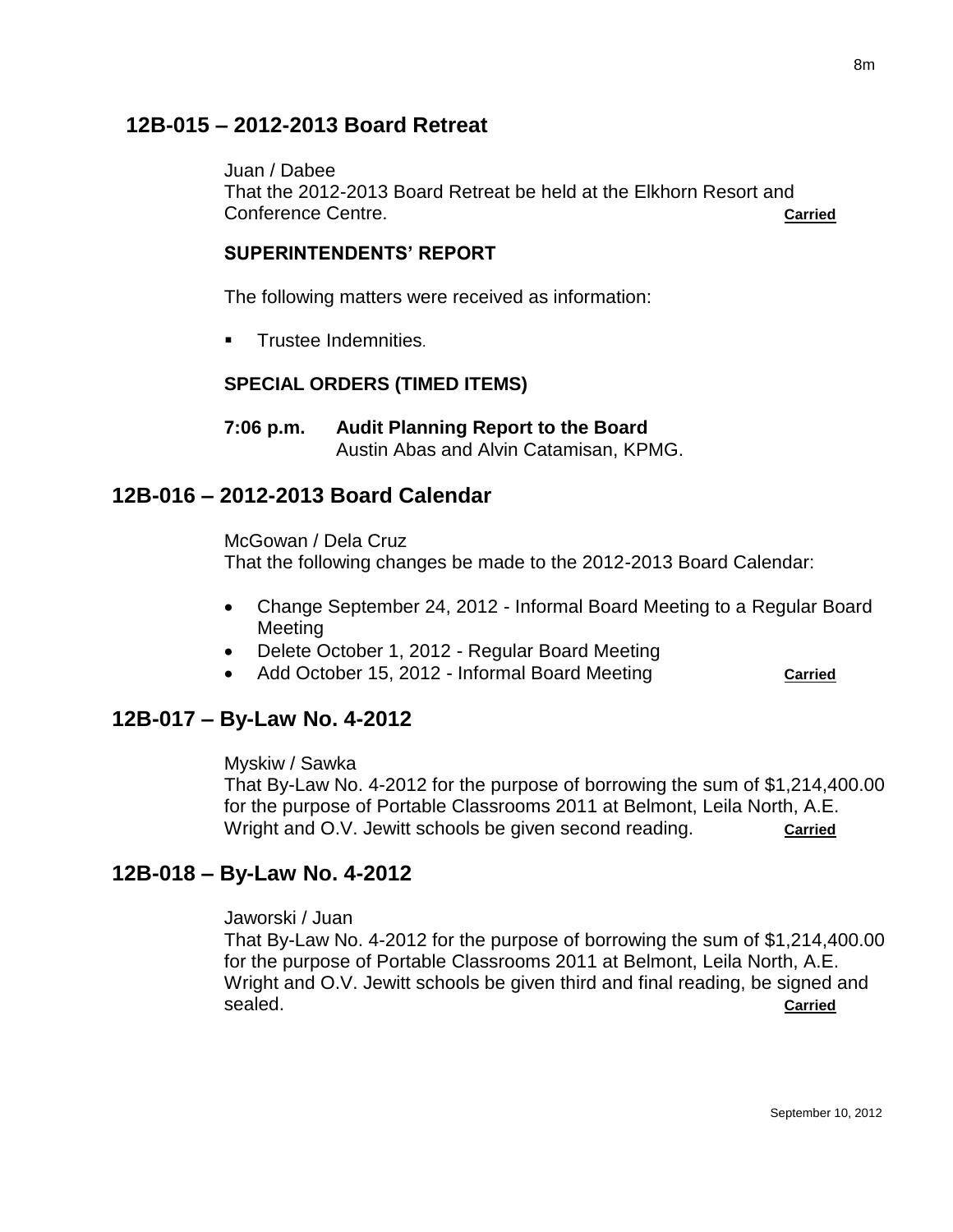#### **SUPERINTENDENTS' REPORT**

The following matters were received as information:

2012 School Opening and Enrolment Report.

#### **CONSENT AGENDA**

### **12B-019 – Consent Agenda**

Juan / Myskiw That the Consent Agenda be approved. **Carried**

#### August 2012 Expenditure Listing

Cheques #2130253-#2130392 and #507-#514, US\$ cheques #213007- #213008, direct deposits #20130552-#20130716 and pre-authorized debit #201131 in the amount of \$1,193,729.99 be approved.

#### MCW/AGE Consulting Invoice No. 36568

Invoice No. 36568 for the Maples Roof - Drainage project in the amount of \$1,128.75 be paid to MCW/AGE Consulting.

#### Number Ten Architectural Group Invoice No. 11087

Invoice No. 11087 for the Maples Common Addition project in the amount of \$19,549.22 be paid to Number Ten Architectural Group.

#### Number Ten Architectural Group Invoice No. 11124

Invoice No. 11124 for the Garden City Collegiate Science Lab project in the amount of \$1,950.43 be paid to Number Ten Architectural Group.

#### Prairie Architects Inc. Invoice No. 3909

Invoice No. 3909 for the Amber Trails School project in the amount of \$80,548.62 be paid to Prairie Architects Inc.

### **CONFERENCE REPORT**

Howard Kowalchuk, Principal, ÉSOMS: American Educational Research Association Annual Conference, April 13 to 17, 2012 – Vancouver, British Columbia.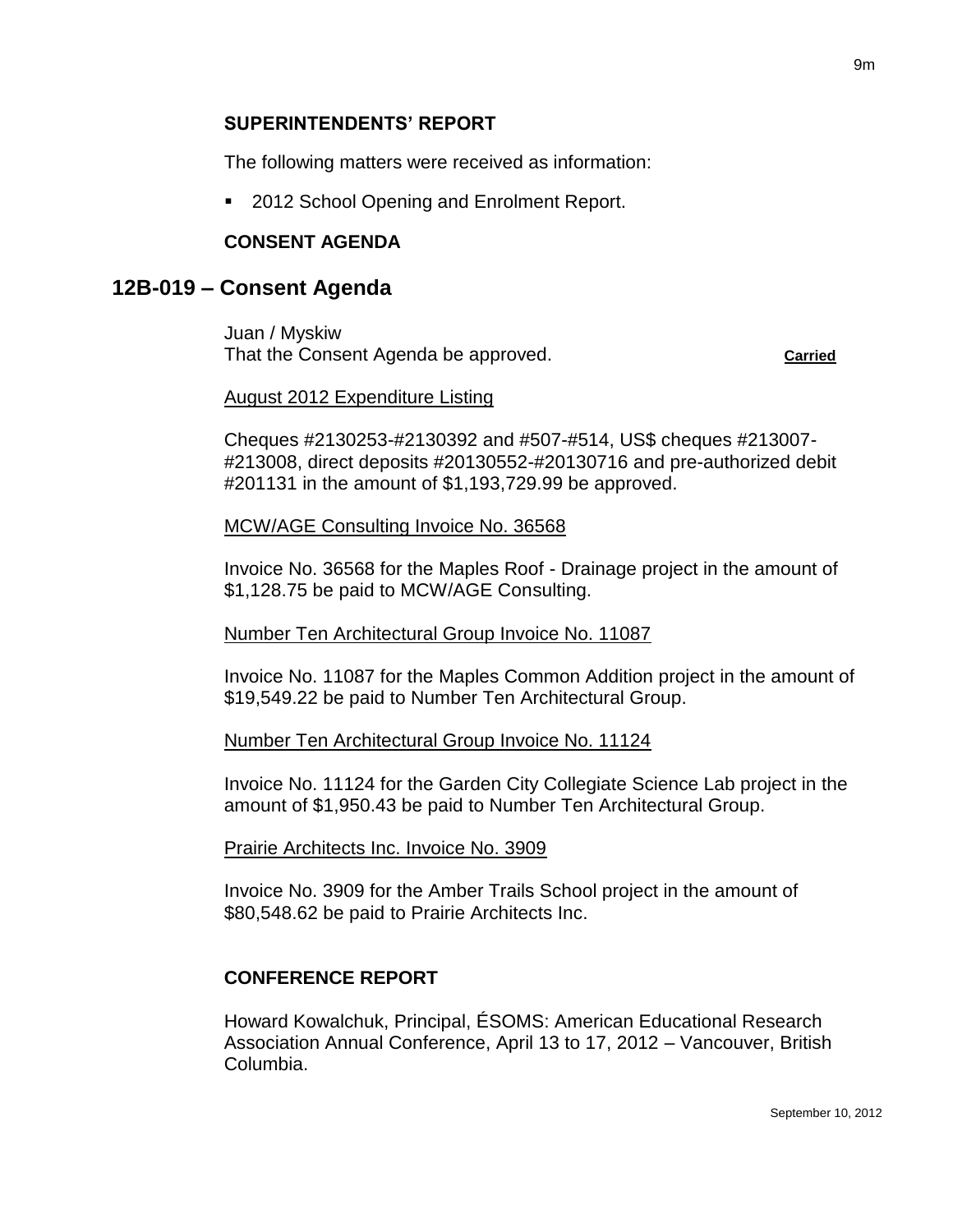## **CORRESPONDENCE**

- CSBA Elects New Vice-President: Jacquie Hansen, Alberta School Boards Association.
- Nancy Allan, Minister of Education: French Second Language Revitalization Program Grant for 2012-2013.
- Mrs. L. Baker, Manager, Client Services, Western Financial Group: Universal Student Accident Insurance.
- Glen Endler, PSFB Accountant, Schools' Finance Branch: Schedule of Operational Advances for 2012/13.
- **Province of Manitoba News Release: September 5, 2012 New Initiatives,** More Supports Available to Students, Staff to Start 2012-13 School Year. Progress Made in Class-size Initiative, New Parent-friendly Report Cards to be Introduced This Year: Allan.

# **12B-020 – Moved to Committee of the Whole at 8:12 p.m.**

Juan / Sarbit That the Board move into Committee of the Whole.

**Carried**

Trustee Sarbit in the Chair.

# **12B-021 – Trustee Indemnities**

Sawka / Juan That Trustee Indemnities be adjusted to reflect the average of Metro School Divisions (excluding Winnipeg School Division), effective September 10, 2012. **Carried**

Correspondence Received:

 Robert J. Graham, D'Arcy & Deacon LLP: Queen's Bench between Seven Oaks School Division and Falcon Creed Industries, et al.

# **12B-022 – Increase Employment and Income Assistance (EIA) Rental Allowance**

Jaworski / McGowan

Approved that the Board endorse the call for an increase to the rental allowance for people relying on Employment Income Assistance. **Carried**

Superintendent O'Leary informed the Board of vandalism that occurred at  $\acute{E}$ .S.O.M.S. in the early hours of September 10<sup>th</sup>.